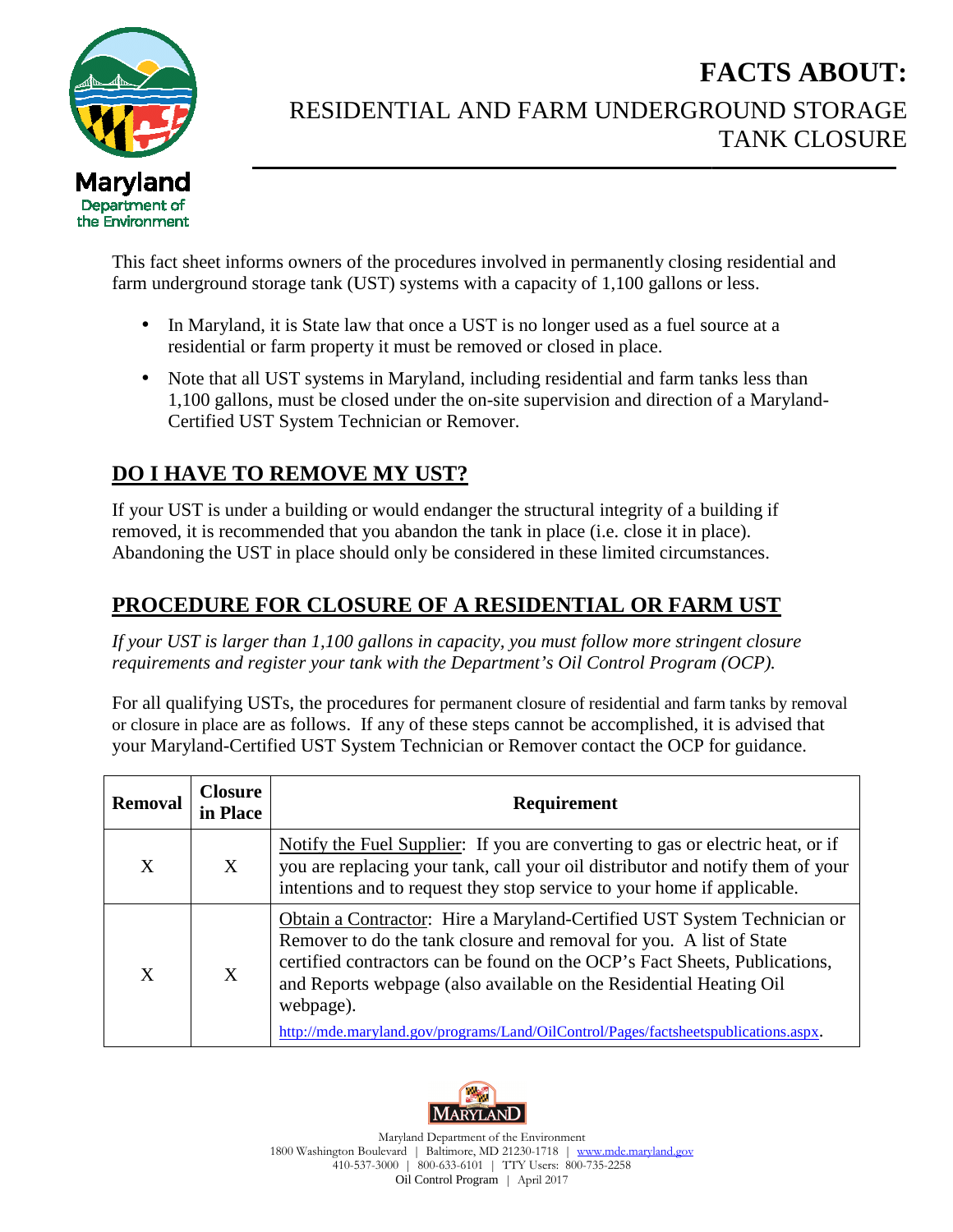| <b>Removal</b>   | <b>Closure</b><br>in Place | Requirement                                                                                                                                                                                                                                                                                                                                                                                                                                                                                                                                                                                                          |
|------------------|----------------------------|----------------------------------------------------------------------------------------------------------------------------------------------------------------------------------------------------------------------------------------------------------------------------------------------------------------------------------------------------------------------------------------------------------------------------------------------------------------------------------------------------------------------------------------------------------------------------------------------------------------------|
| X                | X                          | Obtain a Local Permit: Before any excavation work can be started, a permit<br>to remove or abandon the UST may be required from a local agency, such<br>as the local fire department, health department, or planning department.                                                                                                                                                                                                                                                                                                                                                                                     |
| X                | X                          | Remove Fuel from the Tank: All petroleum liquids must be removed from<br>the tank and lines before closing or removing the tank.                                                                                                                                                                                                                                                                                                                                                                                                                                                                                     |
| X                | X                          | Conduct Excavation: Dig to the top of the tank and expose the piping.                                                                                                                                                                                                                                                                                                                                                                                                                                                                                                                                                |
| X                | X                          | Disconnect Piping and Drain: All piping including the tank fill and vent<br>lines must be disconnected, drained, and removed. If piping cannot be<br>removed due to structural or safety concerns, with prior OCP approval, it<br>may be capped and remain in place. Additional soil sampling may be<br>required to document the presence/absence of petroleum impact beneath the<br>piping.                                                                                                                                                                                                                         |
| X                | X                          | Empty Tank: Empty the tank of remaining liquids and sludge. The<br>removed material must be properly disposed of in compliance with federal,<br>State, and local laws and regulations.                                                                                                                                                                                                                                                                                                                                                                                                                               |
|                  | X                          | Open Tank: Provide proper openings on the tank to facilitate cleaning and<br>filling the tank to capacity with the chosen solid, inert flowable material.<br>Note that tanks may not be filled through a fill or vent pipe.                                                                                                                                                                                                                                                                                                                                                                                          |
| $\boldsymbol{X}$ | X                          | Clean Tank: Thoroughly clean tank of liquid and sludge. Ensure the<br>removed material is properly disposed of in compliance with State and local<br>regulations.                                                                                                                                                                                                                                                                                                                                                                                                                                                    |
|                  | $\boldsymbol{X}$           | Collect Soil Samples: Collect soil samples from a minimum of 2 feet below<br>the UST bottom to document the presence/absence of any soil<br>contamination. If petroleum impact is apparent in the initial sample, extend<br>sample collection to a depth that demonstrates the absence of impact and<br>submit the deeper sample(s) for analysis. Soil samples must be analyzed for<br>volatile organic compounds (VOCs), including fuel oxygenates and<br>naphthalene, by EPA Method 8260 and for total petroleum hydrocarbons -<br>diesel and gasoline range organics (TPH-DRO and TPH-GRO) by EPA<br>Method 8015. |
| X                |                            | Remove Tank: Once the tank is cleaned and all petroleum vapors are<br>confirmed to have been inerted, remove it from the ground.                                                                                                                                                                                                                                                                                                                                                                                                                                                                                     |
|                  | X                          | Fill Tank: Once the tank is cleaned, fill the UST to capacity with a solid,<br>inert flowable material (e.g. sand, cement slurry). There can be no voids in<br>the tank. Foam is not an acceptable material for filling the UST.                                                                                                                                                                                                                                                                                                                                                                                     |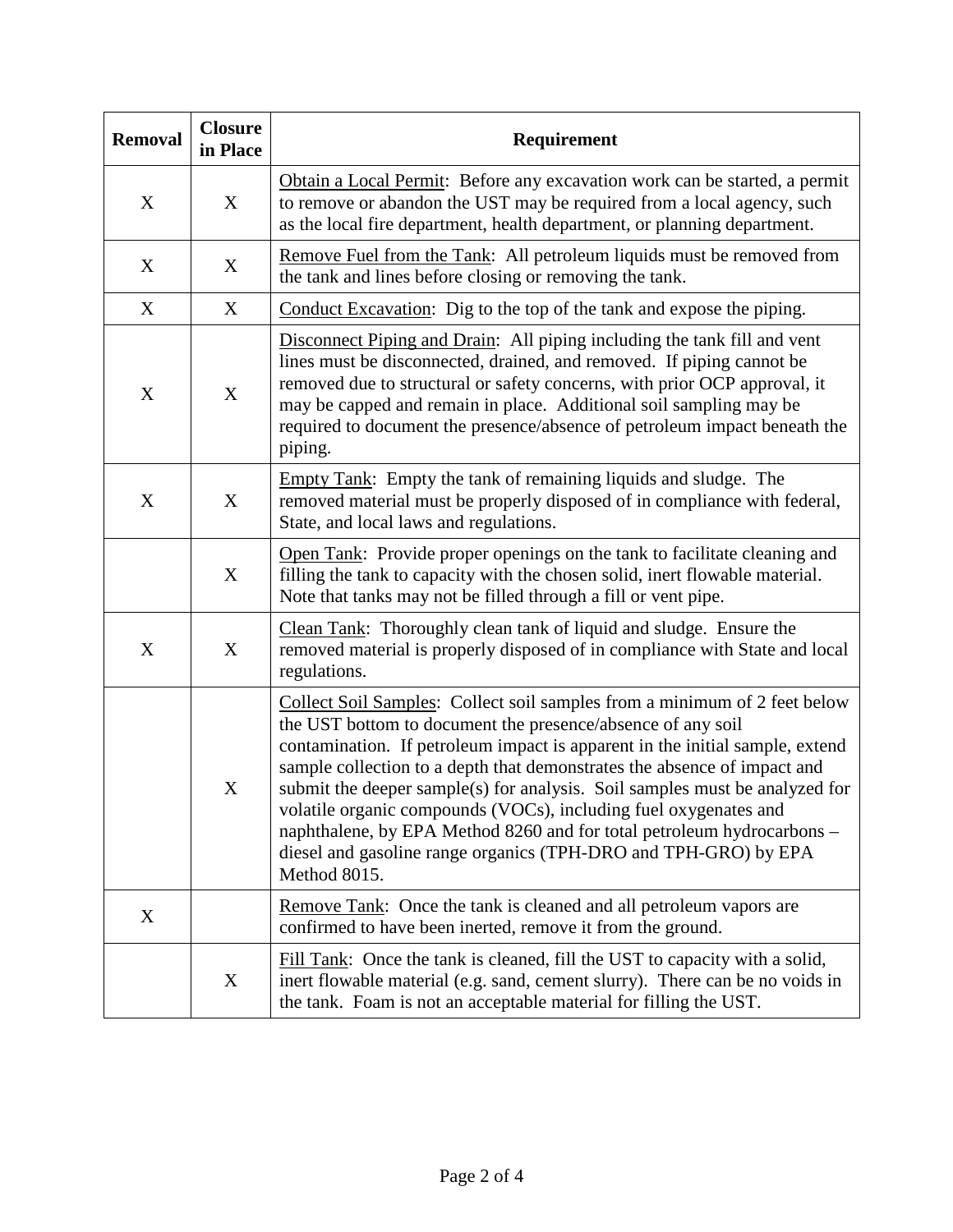| <b>Removal</b> | <b>Closure</b><br>in Place | Requirement                                                                                                                                                                                                                                                                                                                                                                                                                                                                                                                                                                                                                                                                                                                                                                       |
|----------------|----------------------------|-----------------------------------------------------------------------------------------------------------------------------------------------------------------------------------------------------------------------------------------------------------------------------------------------------------------------------------------------------------------------------------------------------------------------------------------------------------------------------------------------------------------------------------------------------------------------------------------------------------------------------------------------------------------------------------------------------------------------------------------------------------------------------------|
| X              | X                          | Report and Cleanup a Release: You and the contractor performing the work<br>must report any contamination of soil or groundwater found during the tank<br>removal or closure to the Department immediately, but not later than 2<br>hours, upon discovery. Call 410-537-3442 during work hours or 1-866-<br>633-4686 after hours.                                                                                                                                                                                                                                                                                                                                                                                                                                                 |
| X              |                            | Excavate Contaminated Soil: If oil contaminated soil is encountered,<br>excavate it to the maximum extent practicable.                                                                                                                                                                                                                                                                                                                                                                                                                                                                                                                                                                                                                                                            |
| X              |                            | Collect Post-excavation Soil Samples: Collect post-excavation soil samples<br>to document the presence/absence of soil contamination. If petroleum<br>impact is apparent in the initial sample(s), extend sample collection to a<br>depth that demonstrates the absence of impact and submit the deeper<br>sample(s) for analysis. Soil samples must be analyzed for VOCs, including<br>fuel oxygenates and naphthalene, by EPA Method 8260 and for TPH-DRO<br>and TPH-GRO by EPA Method 8015.                                                                                                                                                                                                                                                                                    |
| X              | X                          | Remove Piping: Remove or disconnect and cap all supply, return, and vent<br>lines from the tank. Remove all aboveground portions of the tank vent.<br>Remove the tank fill pipe. (Improperly abandoned fill pipes are often a<br>means for unintentional releases into basements or directly to the<br>groundwater.)                                                                                                                                                                                                                                                                                                                                                                                                                                                              |
| X              | X                          | <b>Backfill:</b> Backfill all excavations with appropriate clean backfill material<br>and secure the job site.                                                                                                                                                                                                                                                                                                                                                                                                                                                                                                                                                                                                                                                                    |
| X              |                            | Dispose of the Tank: Once the tank is removed from the ground it is ready<br>for disposal. There are a number of locations, such as dismantling yards,<br>landfills, or local scrap yards that are willing to accept tanks. Your<br>contractor can assist you in finding a proper disposal location.                                                                                                                                                                                                                                                                                                                                                                                                                                                                              |
| X              | X                          | Dispose of Contaminated Soil: Oil contaminated soil must be disposed at<br>an approved disposal location (permitted landfill or contaminated soil<br>treatment facility).                                                                                                                                                                                                                                                                                                                                                                                                                                                                                                                                                                                                         |
| X              | X                          | Records: Maintain all records, receipts, and photos of the UST closure<br>activities. Submit a UST System Closure Report to the Department if<br>directed or if any evidence of a release was observed during the closure<br>process. The preparation of a UST System Closure Report is recommended<br>for all UST closures regardless of the presence/absence of a release,<br>particularly if there is an application to the Reimbursement Program (see<br>below). The UST System Closure Report should follow the OCP's<br>guidance document, which is available from the Fact Sheets, Publications,<br>and Reports webpage (also available on the Residential Heating Oil<br>webpage).<br>http://mde.maryland.gov/programs/Land/OilControl/Pages/factsheetspublications.aspx. |